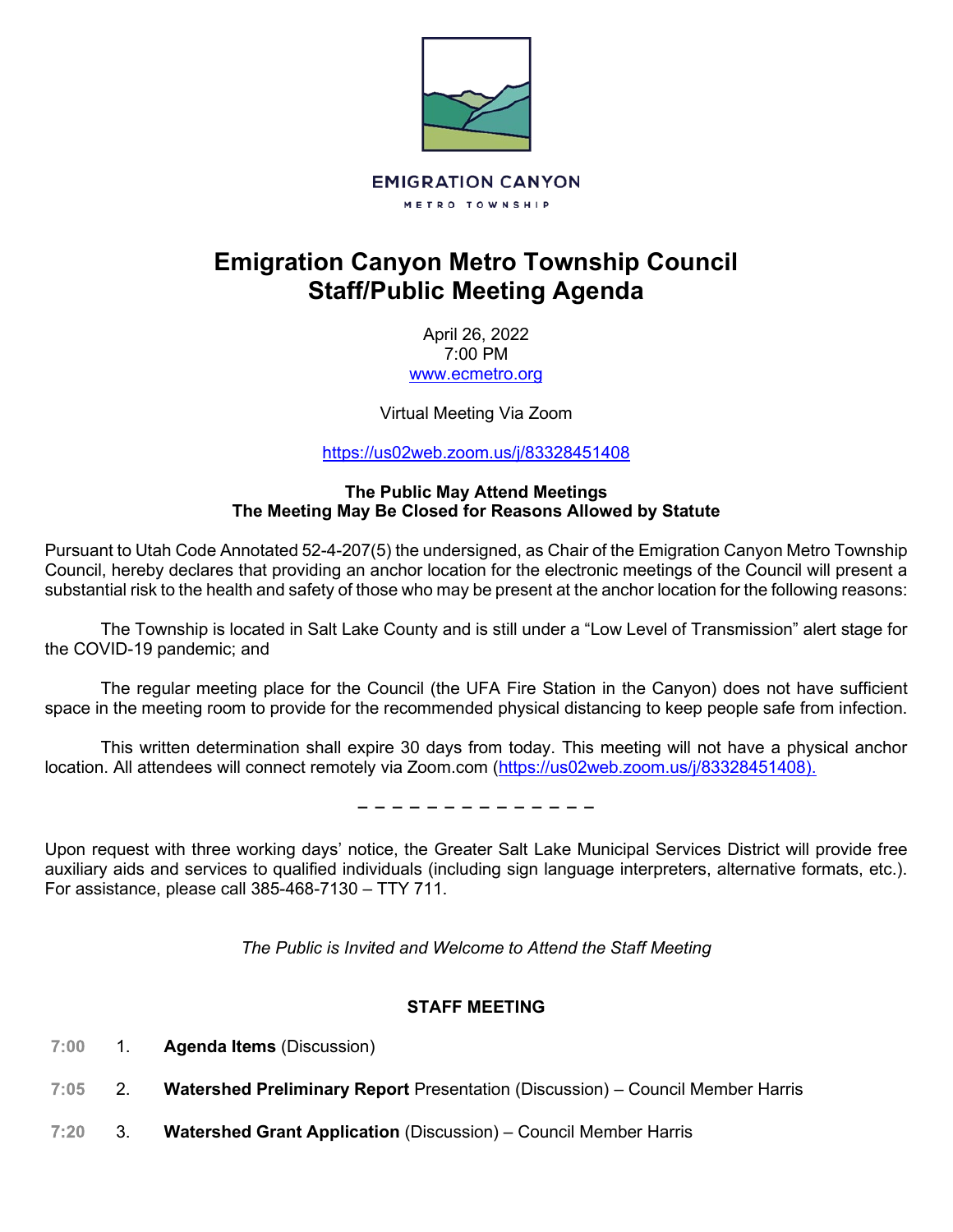- 4. **Community Renewable Energy Program** (Discussion)  $7:30$
- $7:40$ 5. **Dark Sky Ordinance** Update (Discussion) – Council Member Brems
- $7:50$ 6. **Parking Enforcement** (Discussion) – Cameron Platt, Legal Counsel
- $8:00$ 7. **FEMA Flood Plan Map** (Discussion) – Mayor Smolka
- 7. **Other Council Business** (Discussion)  $8:10$

## **PUBLIC MEETING**

#### **1. Welcome and Determine Quorum**

 Joe Smolka, Mayor Jennifer Hawkes, Deputy Mayor David Brems, Council Member Catherine Harris, Council Member Robert Pinon, Council Member

**2. Pledge of Allegiance**

#### **3. Recognize Visiting Officials**

**4. Public Hearing:** None

#### **8:05 5. Citizen Public Input**

*(Individuals wishing to comment must access the meeting using the Zoom.com link above by the beginning of the "Citizen Comment" period. If an individual is unable to attend the meeting, they may email their comments to [nwatt@slco.org](mailto:nwatt@slco.org) to have them read into the record.)*

#### **6. Reports from other Municipal Providers**

- **8:15** 6.1 Emigration Canyon Community Council Bill Tobey, Chair
- **8:20** 6.2 Unified Police Department Office Jake Elsasser
- **8:25** 6.3 Unified Fire Authority Chief Bryan Case
- **8:30** 6.4 Salt Lake County Animal Services Gary Bowen, Emigration Canyon Metro Township Council Representative

#### **7. Council Business**

- **8:35** 7.1 Discussion and Possible Motion to Consider **Resolution No. 2022-04-01** Finding Hazardous Environmental Conditions and Restriction of Firework Within All Portions of Emigration Canyon Metro Township (Motion/Discussion) – Cameron Platt, Legal Counsel
- **8:50** 7.2 Discussion and Possible Motion to Consider the **2022 Conflicts of Interest Disclosures** for the Emigration Canyon Metro Township Council (Motion/Discussion)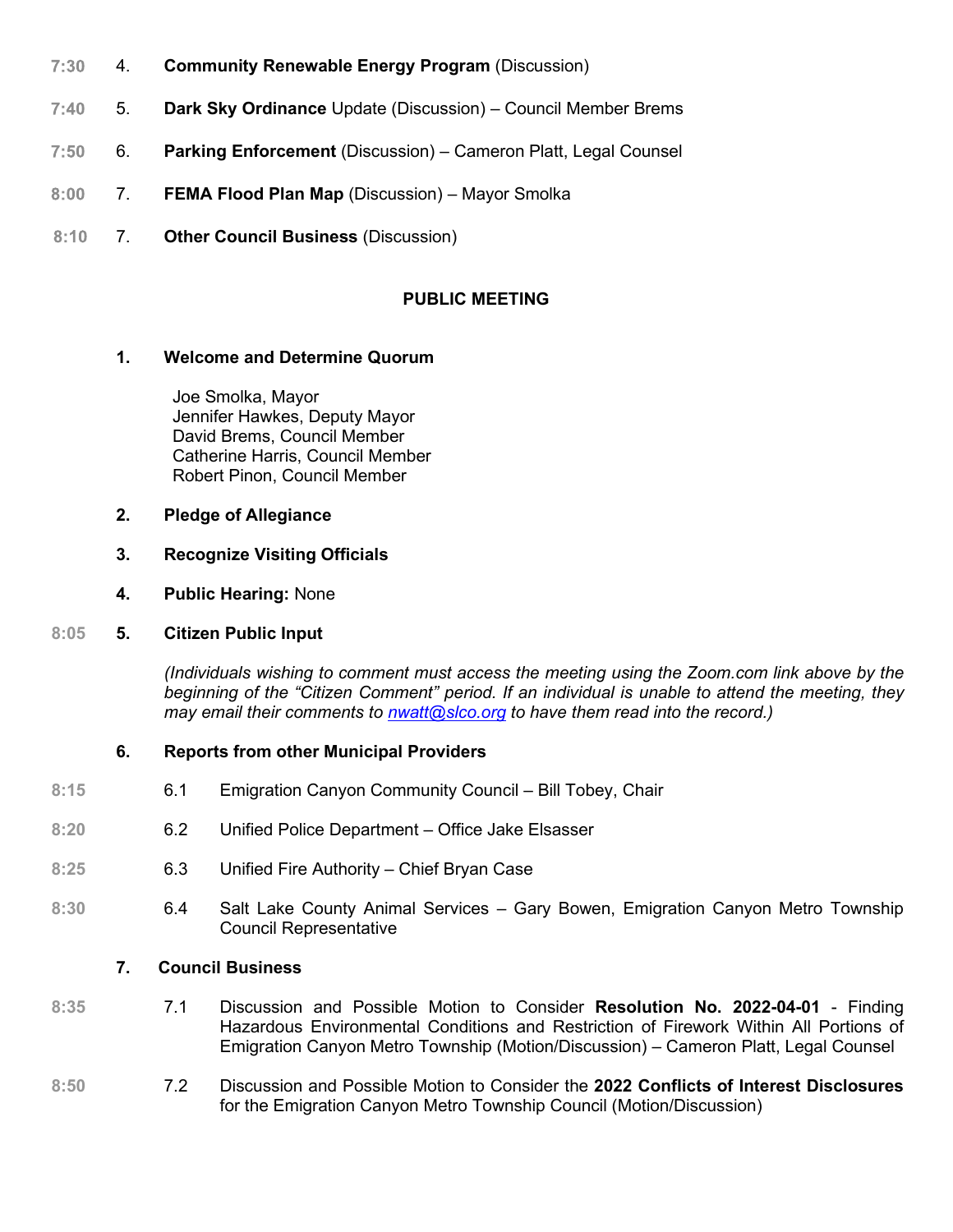| 9:00 | Discussion and Possible Motion to Consider the Submission of a Letter from the Emigration |
|------|-------------------------------------------------------------------------------------------|
|      | Canyon Metro Township Council Supporting the Emigration Canyon Improvement                |
|      | <b>District Grant Application</b> (Motion/Discussion) – Council Member Harris             |

- $9:10$ 7.4 **Legal Issues** (Motion/Discussion) – Polly McLean, Legal Counsel
- **9:20** 7.5 **Budget Items**
	- (a) Approval of Expenditures (Motion/Discussion)
	- 7.6 **Consideration of Minutes**

None

## **8. Council Member Reports**

- **9:25** 8.1 Council Member Brems
	- (a) Unified Police Department (UPD) & Salt Lake Valley Law Enforcement Service Area (SLVLESA)
	- (b) Emigration Canyon Metro Township Planning Commission

## **9:30** 8.2 Council Member Harris

- (a) Unified Fire Authority (UFA) & Unified Fire Service Area (UFSA)
- (b) Watershed Plan

#### **9:35** 8.3 Council Member Pinon

(a) Wasatch Front Waste and Recycling District (WFWRD)

## **9:40** 8.4 Deputy Mayor Hawkes

- (a) Website [\(www.ecmetro.org\)](http://www.ecmetro.org/)
- (b) CodeRED
- (c) Restrooms

#### **9:45** 8.5 Mayor Smolka

- (a) Greater Salt Lake Municipal Services District (MSD)
- (b) Landfill Council
- (c) Wasatch Front Reginal Council (WFRC) Transportation Committee
- (d) Council of Governments (COG)
- (e) Legislative Update

#### **9. Other Announcements:**

- **9:50 10. Closed Session per Utah Code §52-4-205**
	- (a) Closed Session to Discuss Imminent or Pending Litigation (Motion/Discussion)
- **10:20 11. Future Metro Township Council Agenda Items:**
- **10:25 12. Motion to Adjourn Meeting**

Topic: Emigration Canyon Metro Township Council Meeting